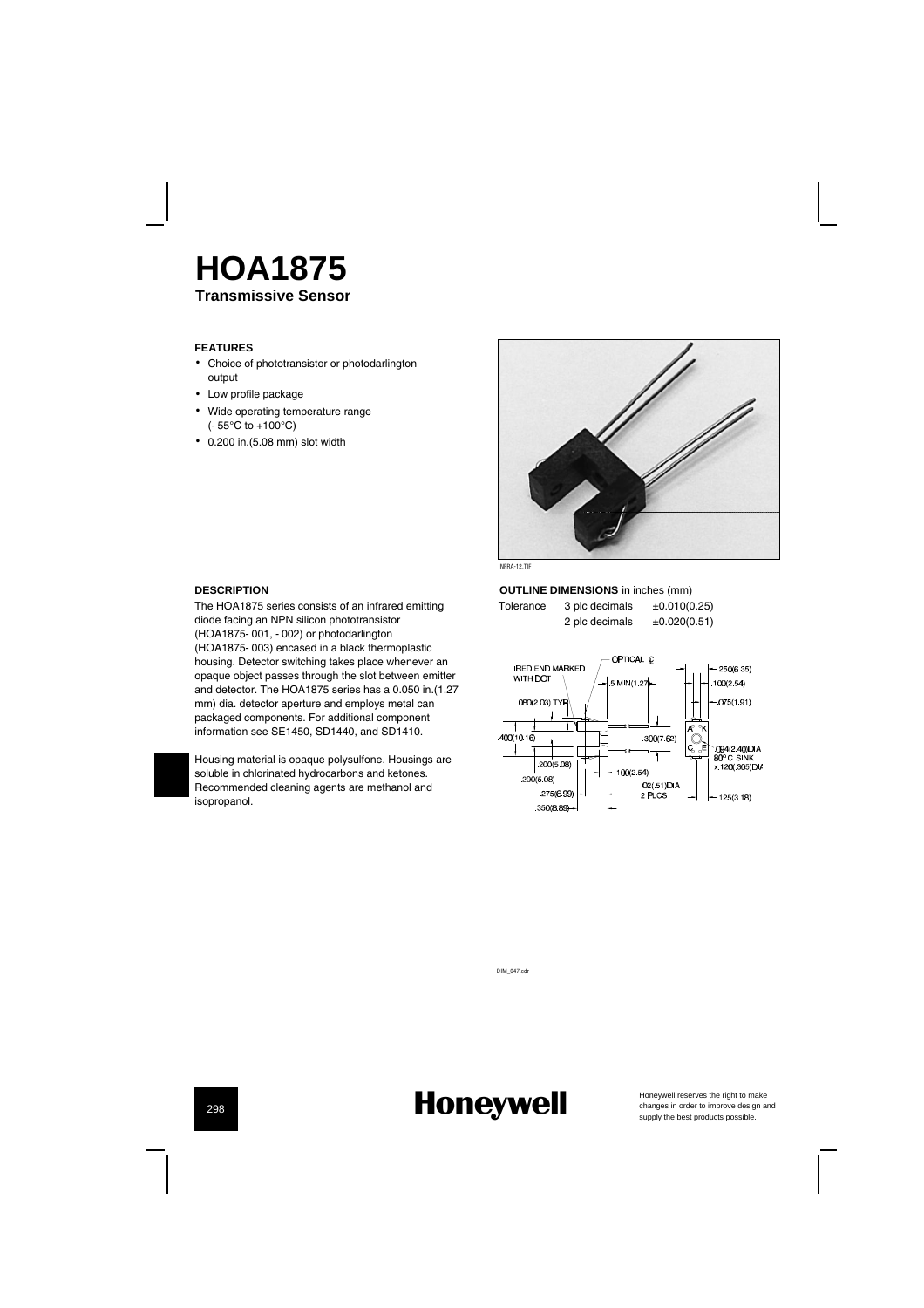# **HOA1875**

**Transmissive Sensor**

| ELECTRICAL CHARACTERISTICS (25°C unless otherwise noted) |                |            |     |            |              |                        |
|----------------------------------------------------------|----------------|------------|-----|------------|--------------|------------------------|
| <b>PARAMETER</b>                                         | <b>SYMBOL</b>  | <b>MIN</b> | TYP | <b>MAX</b> | <b>UNITS</b> | <b>TEST CONDITIONS</b> |
| <b>IR EMITTER</b>                                        |                |            |     |            |              |                        |
| <b>Forward Voltage</b>                                   | $V_F$          |            |     | 1.6        | $\vee$       | $I_F=20$ mA            |
| Reverse Leakage Current                                  | l <sub>R</sub> |            |     | 10         | μA           | $V_R = 3 V$            |
| <b>DETECTOR</b>                                          |                |            |     |            |              |                        |
| <b>Collector-Emitter Breakdown Voltage</b>               | $V$ (BR)CEO    |            |     |            | $\vee$       | $lc=100 \mu A$         |
| HOA1875-001, 002                                         |                | 30         |     |            |              |                        |
| HOA1875-003                                              |                | 15         |     |            |              |                        |
| Emitter-Collector Breakdown Voltage                      | V(BR)ECO       | 50         |     |            | $\vee$       | $IE=100 \mu A$         |
| <b>Collector Dark Current</b>                            | <b>CEO</b>     |            |     |            | nA           | $VCE=10 V$             |
| HOA1875-001, 002                                         |                |            |     | 100        |              | $F=0$                  |
| HOA1875-003                                              |                |            |     | 250        |              |                        |
| <b>COUPLED CHARACTERISTICS</b>                           |                |            |     |            |              |                        |
| On-State Collector Current                               | C(ON)          |            |     |            | mA           | $VCE=5$ V              |
| HOA1875-001                                              |                | 0.15       |     |            |              | $F = 30$ mA            |
| HOA1875-002                                              |                | 06         |     |            |              |                        |
| HOA1875-003                                              |                | 1.8        |     |            |              |                        |
| <b>Collector Emitter Saturation Voltage</b>              | VCE(SAT)       |            |     |            | $\vee$       | $I_F=20$ mA            |
| HOA1875-001                                              |                |            |     | 0.4        |              | $lc = 20 \mu A$        |
| HOA1875-002                                              |                |            |     | 0.4        |              | $Ic=80\muA$            |
| HOA1875-003                                              |                |            |     | 1.1        |              | $lc = 230 \mu A$       |
| <b>Rise And Fall Time</b>                                | $t_r$ , $t_f$  |            |     |            | μs           | Vcc=5 V, Ic=1 mA       |
| HOA1875-001, 002                                         |                |            | 15  |            |              | $R_L = 1000 \Omega$    |
| HOA1875-003                                              |                |            | 75  |            |              | $R_L = 100 \Omega$     |

#### **ABSOLUTE MAXIMUM RATINGS**

(25¡C Free-Air Temperature unless otherwise noted) Operating Temperature Range -55¡C to 100¡C Storage Temperature Range -55°C to 125°C Soldering Temperature (10 sec) 260°C **IR EMITTER** Power Dissipation 75 mW (1) Reverse Voltage 3 V<br>Continuous Forward Current 50 mA Continuous Forward Current **DETECTOR TRANS. DARLINGTON**<br>
Collector-Emitter Voltage 30 V 15 V Collector-Emitter Voltage 30 V Emitter-Collector Voltage 5 V 5 V<br>
Power Dissipation 75 mW (1) 75 mW (1) Power Dissipation 75 mW (1) Collector DC Current 30 mA 30 mA



Honeywell reserves the right to make changes in order to improve design and<br>supply the best products possible.

## **Honeywell** 299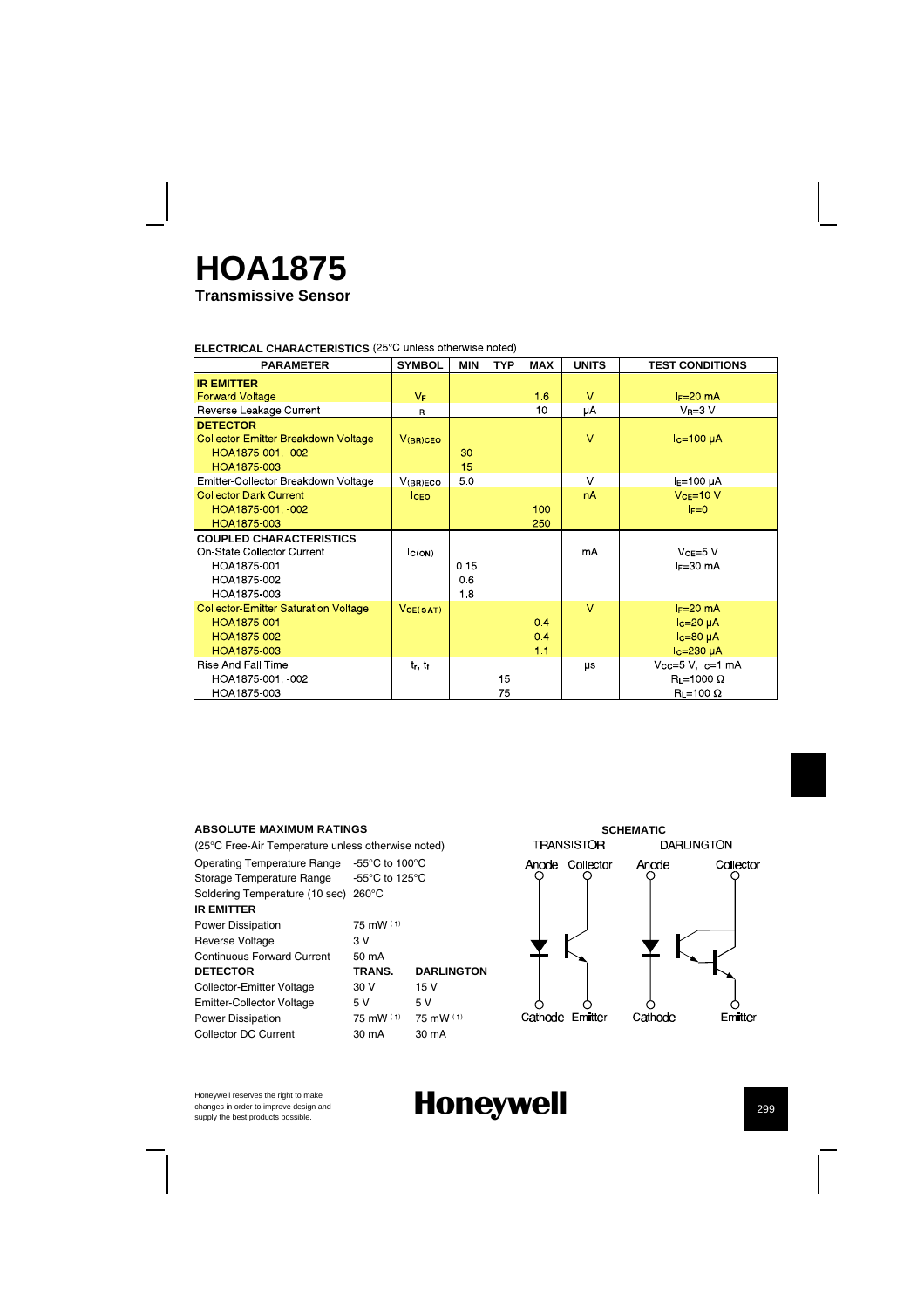



## **Honeywell**

Honeywell reserves the right to make<br>changes in order to improve design and<br>supply the best products possible.

300